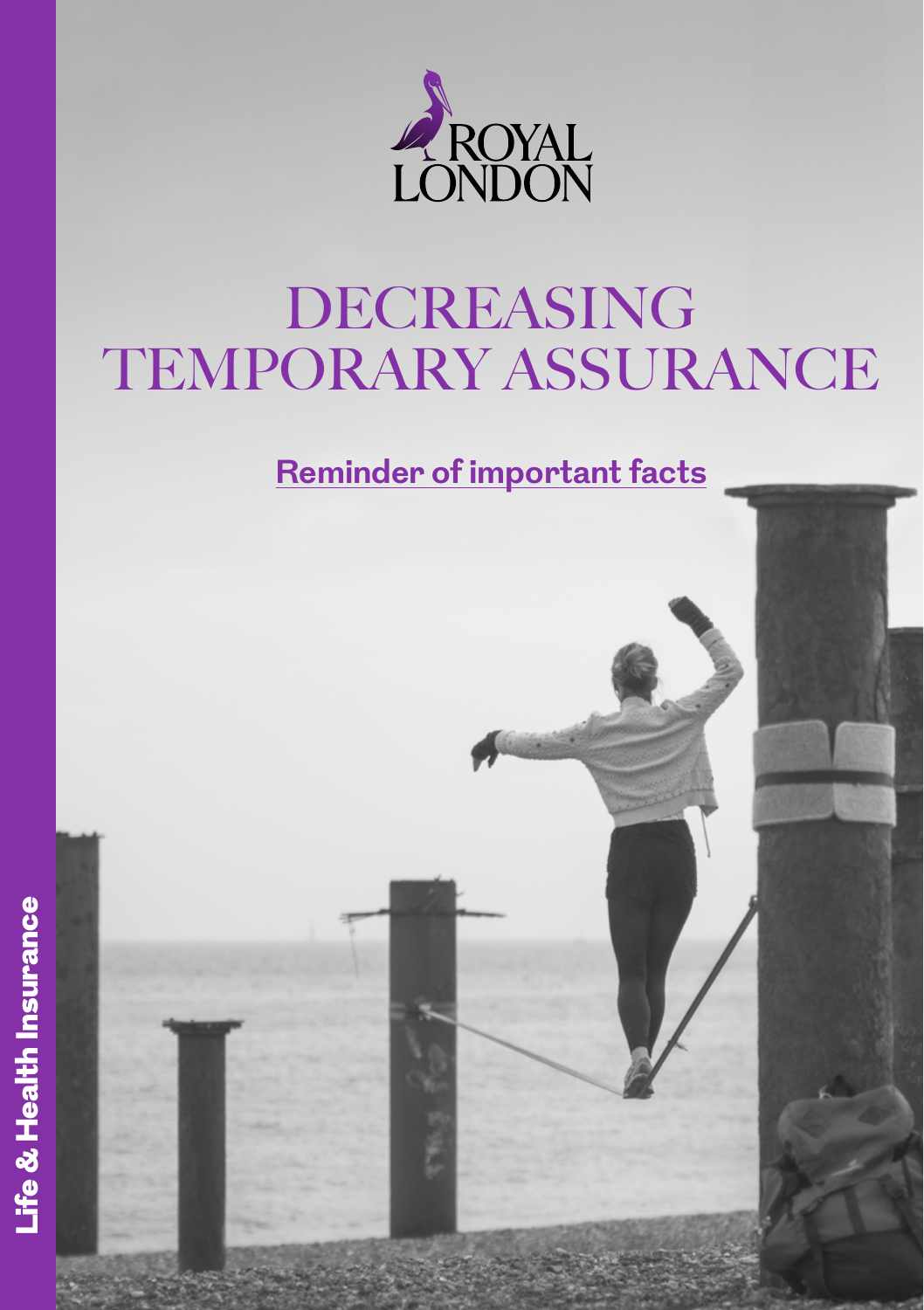#### **What is a Decreasing Temporary Assurance policy?**

It is an insurance policy that will pay out a lump sum if the life assured dies during the term of the policy. The lump sum reduces each year and the policy ends after a lump sum is paid.

Decreasing Temporary Assurance can be used to cover the balance outstanding on a loan, such as a repayment mortgage, or to provide money for your family.

#### **Who is covered?**

Your policy may cover you, your partner or both of you, depending on the cover selected when the policy was taken out. Cover for you and your partner is known as 'joint life'. Please refer to your policy document to see who is covered.

For joint life policies, we will only pay out one lump sum if either person dies during during the policy term. Cover will then cease and so the second life will no longer be covered.

#### **Personal details you provided**

The medical and personal information you and/or the life assured gave us when you applied for your policy forms the basis of your cover. If any of this information is incorrect or missing then your policy may be invalidated, or your benefits reduced.

If you believe this may be the case then you should call our Customer Contact Centre immediately on **0345 605 7777**.

#### **How do I make a claim?**

Please contact us if you wish to make a claim under this policy. We will require a copy of the death certificate.

#### **When does the policy end?**

Cover under the policy will cease once one of the following happens:

- the end of the agreed term is reached
- premiums stop being paid
- a claim is paid.

As you approach the end of your policy term, or if you decide to cancel your policy before the end of the term, you should consider whether you have sufficient life cover to meet your needs.

#### **Can I cash in my policy?**

Unless your policy has an additional Survival Benefit, which is described in the next section, it will not have a cash-in value and if you stop paying premiums your cover will cease.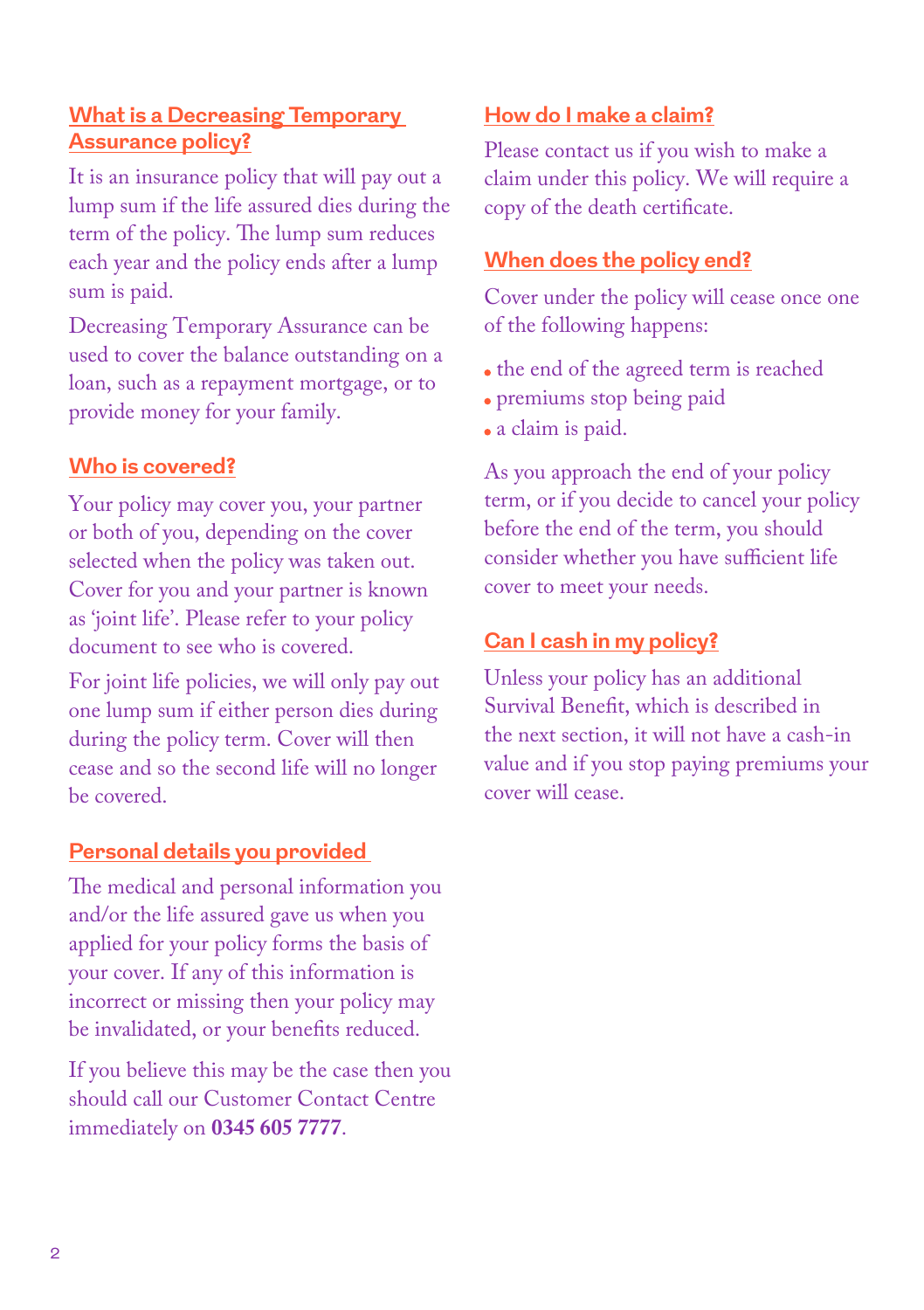#### **What if my policy has a Survival Benefit?**

If you took out Survival Benefit with your policy, you will receive a lump sum if you survive to the end of the policy term.

We invest the survival benefit into our with-profits fund during the term of your policy. We aim to add annual bonuses to the benefit to reflect your share of the investment returns of the fund.

Because the survival benefit is with-profits, you may benefit from a cash-in-value if you cancel the policy during its term.

We explain how we manage the with-profits fund in the Principles & Practices of Financial Management (PPFM) of the RLCIS OB & IB Fund document available on our website **[royallondongroup.co.uk/RLCIS](http://www.royallondongroup.co.uk/RLCIS)** or on request. In the event of conflict between this guide and the PPFM, the PPFM shall prevail.

#### **Before your policy finishes**

At the end of the agreed term the life assurance cover provided by this policy will cease and this may leave you without vital cover. Royal London can't advise you what to do, but we can answer any queries you might have about your policy.

#### **Additional information**

This guide is a short reminder of the main features of your Decreasing Temporary Assurance policy.

You should refer to the policy document we sent to you when you took out your policy, together with any contract endorsements, for more information. In the event of conflict between this guide and the policy document, the policy document will prevail.

If you need more information contact our Customer Contact Centre

## **0345 605 7777**

Monday to Friday 8am to 8pm and Saturday and Bank holidays 8am to 5pm.

or visit **[royallondongroup.co.uk/RLCIS](http://www.royallondongroup.co.uk/RLCIS)**